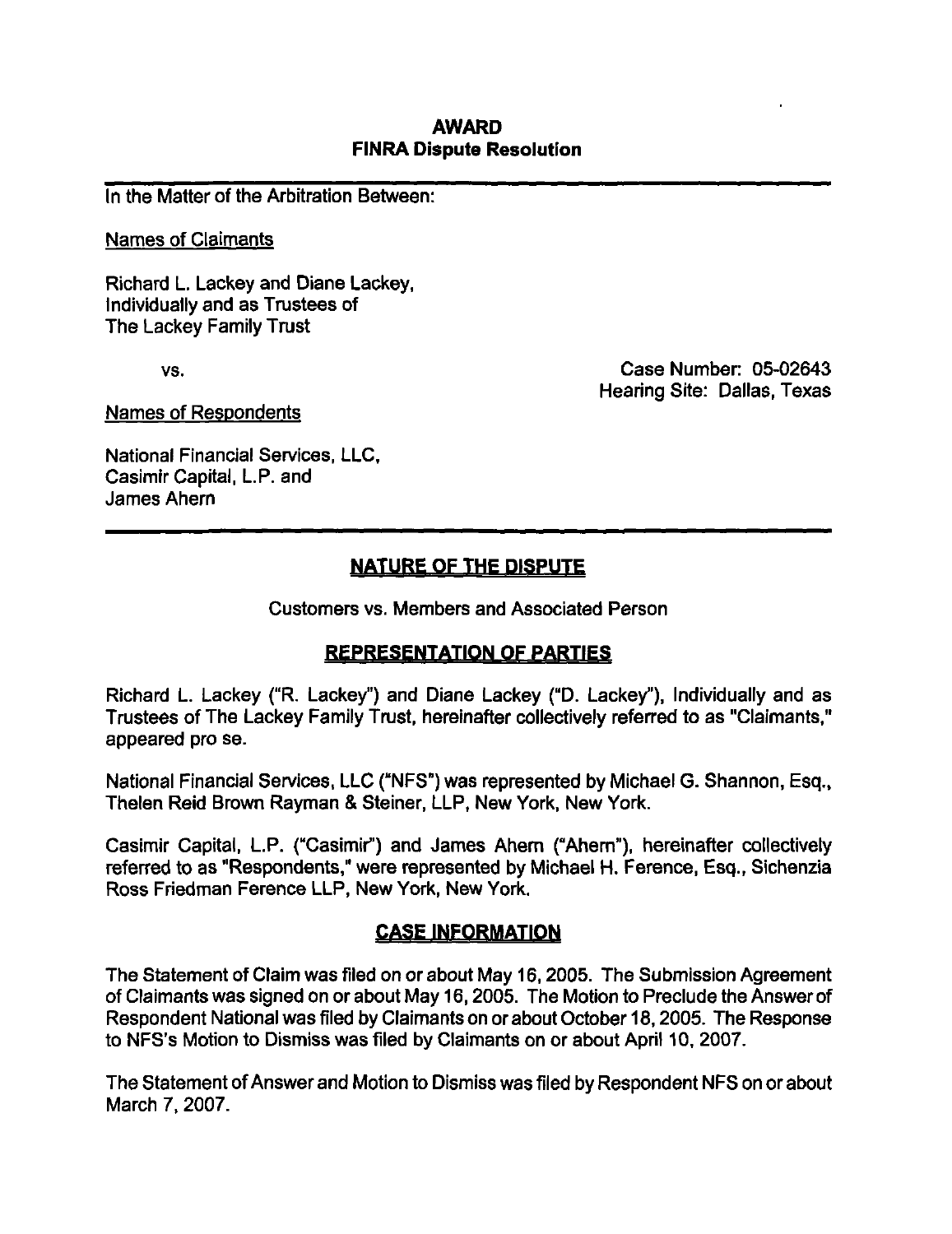The Statement of Answer was filed by Respondents Casimir and Ahern on or about August 10, 2005. The Submission Agreement of Respondent Casimir was signed on or about December 28,2006. The Submission Agreement of Respondent Ahern was signed on or about December 28, 2006. The Pre-Hearing Brief of Casimir and Ahern was filed on or about August 22, 2007.

## CASE SUMMARY

Claimants asserted the following causes of action: breach of contract; failure to train and supervise; breach of fiduciary duty; violation of duty to deal fairly and in good faith; actual and constrictive fraud; and violation of the Texas Securities Act. The causes of action related to the trading of securities using margin debt as a means of stock speculation. Claimants alleged that They opened three accounts with Casimir from August through November, 2004~a trust account, a joint account, and an IRA for R. Lackey. They opened the accounts in response to telephonic solicitations by Casimir representatives. The registered representative primarily responsible for servicing the accounts was Ahern. The Claimants' risk tolerance for each of these accounts was "conservative," and their investment objective was "capital appreciation," as reflected on the new account opening documents for each of the accounts signed by the Claimants, Ahern, and a Casimir supervisor. Claimants never changed this risk tolerance and investment objective.

The Claimants further alleged that they transferred a total of \$97,925 in cash and securities into these three accounts. Almost all of this value was transferred into the accounts in October and November of 2005. The account value was reduced to approximately \$28, 611 by the beginning of February, 2005, at which point Claimants gave instructions for all activity to cease. The decline in account value was due entirely to transactional costs, i.e., commissions of \$73,662 and margin costs of \$1,308. The securities positions themselves, without allowing for transactional costs, were in fact profitable. Claimants contended that all recommendations for purchases and sales came from the Respondents and that R. Lackey followed all of them except for about three pertaining to shipping stocks, which he didn't like.

The Claimants, through their expert witness, further contended that the annualized turnover ratio for the accounts (taken as a group) was approximately 124, and the annualized cost to equity ratio for the accounts (taken as a group), was approximately 428%.

Unless specifically admitted in its Answer, Respondent NFS denied the allegations made in the Statement of Claim and asserted affirmative defenses including the following: the Claim failed to set forth a basis for recovery; the claims are barred because, as the clearing broker, NFS owed no fiduciary, supervisory or other duties to Claimants; all of Claimants' alleged losses arise solely from the alleged wrongful activity of others as to which NFS had no responsibility; Claimants' alleged losses were proximately caused, in whole or in part, by their own conduct and/or negligence in relation to their account; NFS did not violate any applicable regulations or rules and no private right of action lies for the breach of them; at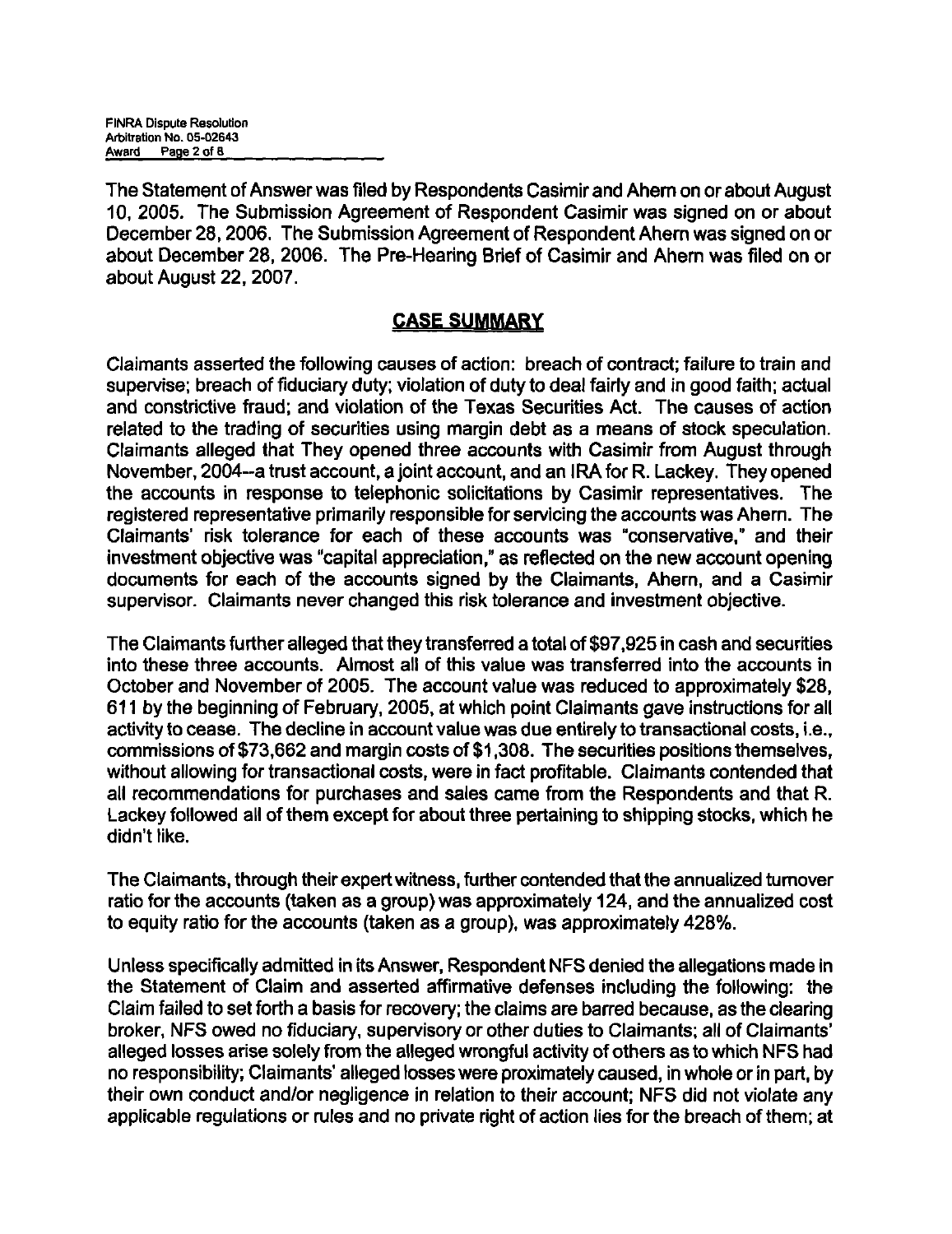all times NFS did not know of Ahern's alleged misdeeds and, in the exercise of reasonable diligence, could not have known; and there is no basis for an award of punitive damages or attorneys' fees.

Unless specifically admitted in their Answer, Respondents, Casimir and Ahern, denied the allegations made in the Statement of Claim and asserted affirmative defenses including the following: the Claims were barred because Claimants were aware of all material risks concerning their investments and assumed the risk of losses alleged; the claims are barred by the doctrine of ratification; Claimants failed to state a claim upon which relief can be granted; Claimants were aware of the nature of their investments and the investments were consistent with their articulated instructions, investment objectives, risk profile, experience, sophistication, and financial circumstances; Claimants were provided with full and fair disclosure of all material risks and facts concerning each transaction executed in their accounts and freely consented to each trade; Claimants' losses, if any, are wholly attributable to market conditions and price fluctuations outside the Respondents' control; Casimir had in place a supervisory system designed to ensure compliance with the State and Federal securities laws, and did not, direcfly or indirectly, induce any registered person to violate any State or Federal securities laws; Respondents did not owe Claimants a fiduciary duty; and there is no private right of action, and therefore no basis for recovery, based on NASD Rules.

Respondents, Casimir and Ahern, contended that the Lackeys were highly intelligent, educated professionals with long experience in investing in securities. R. Lackey conveyed orally to Ahern and another registered representative with whom Ahern has partnered that R. Lackey's investment objective was in fact aggressive short-term trading. Casimir and Ahern specialize in aggressive, short-term trading, and the degree of activity in the Claimants' accounts was typical of Ahern's other accounts.

The Respondents further contended that they kept the Lackeys apprised of all activity in the account by paper and e-mail confirmations, monthly statements, and regular conversations between Ahern and R. Lackey. The Claimants did not complain about the account until after D. Lackey examined it in late January, 2005.

The Respondents further contended that their management of the accounts was appropriate based on the fact that the value in the accounts at Casimir was under 10% of the Claimants' total investments and their general understanding from discussions with R. Lackey that whatever other investments the Claimants maintained were conservative to some degree.

Based on these factual contentions, the Respondents contended that R. Lackey, and not they, controlled the account, that there was no churning, and that their recommendations were suitable.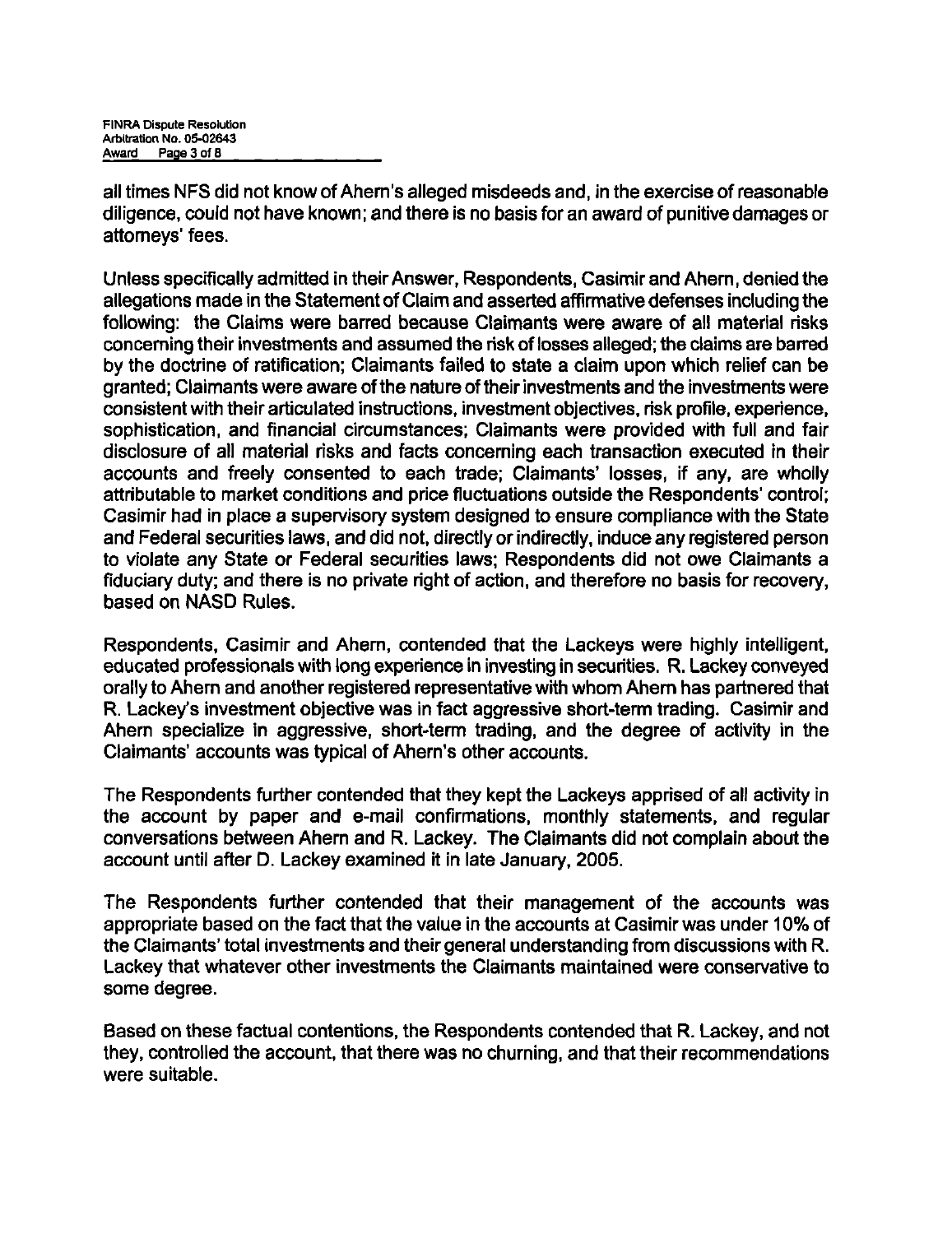## RELIEF REQUESTED

Claimants requested an award in the amount of:

| \$63,000.00        |
|--------------------|
| <b>Unspecified</b> |
| <b>Unspecified</b> |
| <b>Unspecified</b> |
| <b>Unspecified</b> |
| <b>Unspecified</b> |
|                    |

At hearing, Claimants revised their relief requests, requesting \$73,662.00 as refund of commissions, \$68,401.00 in unspecified actual damages (assumed by the Panel to be an alternative measure of actual damages) and \$6,234.00 representing the difference between the bid and ask prices on transactions in the account. In addition, Claimants requested treble punitive damages, attorneys' fees of \$14,832.32 (the Claimants were represented by counsel for a period of time in the arbitration and prior to the hearing) and costs of \$10,804.48.

Respondent NFS requested that the claims asserted against it be denied in their entirety and that it be awarded its costs and attorneys' fees.

Respondents. Casimir and Ahern. requested that the claims asserted against them be denied in their entirety and for such other and further relief as the Panel deemed just, equitable, and proper.

### OTHER ISSUES CONSIDERED & DECIDED

Respondent NFS did not file with the FINRA Dispute Resolution a properly executed Uniform Submission Agreement but is required to submit to arbitration pursuant to the Code and is bound by the determination of the Panel on all issues submitted.

On or about November 15,2005, Claimants advised that the parties had settled in principle pending the completion of documents. However, on or about July 18,2006, the Claimants notified FINRA Dispute Resolution that the attempts to conclude the settlement documents had failed and that the case should continue to hearing.

On or about May 8, 2007, the Claimants filed a Stipulation to Dismiss with Prejudice the Claims against Respondent NFS. The claims proceeded against the remaining two Respondents.

The parties have agreed that the Award in this matter may be executed in counterpart copies or that a handwritten, signed Award may be entered.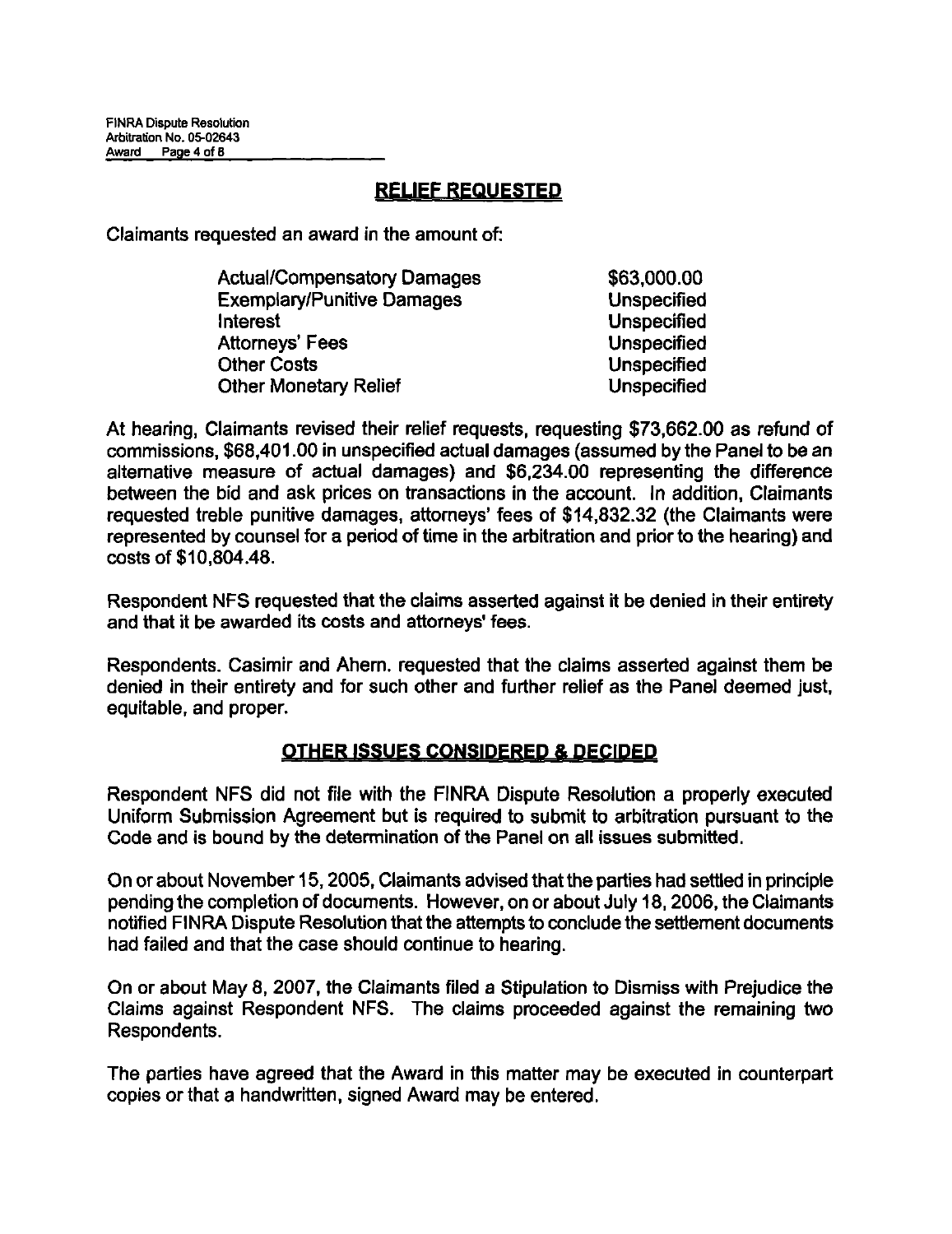## AWARD

After considering the pleadings, the testimony, and the evidence presented at the hearing, the Panel has decided in full and final resolution of the issues submitted for determination as follows:

- 1.) Respondents, Casimir Capital, L.P. and James Ahern, are jointly and severally liable for and shall pay to Claimants, Richard L. Lackey and Diane Lackey, Individually and as Trustees of The Lackey Family Trust, the sum of \$73,662.00 in compensatory damages;
- 2.) Respondents, Casimir Capital, L.P. and James Ahern, are jointly and severally liable for and shall pay to Claimants, Richard L. Lackey and Diane Lackey, Individually and as Trustees of The Lackey Family Trust, interest on the above-stated sum at the rate of 6% per annum from and including 30 days after service of this Award through and including the date the Award is paid in full;
- 3.) Respondents, Casimir Capital, L.P. and James Ahern, are jointly and severally liable for and shall pay to Claimants, Richard L. Lackey and Diane Lackey, Individually and as Trustees of The Lackey Family Trust, the sum of \$10,000.00 in costs;
- 4.) Respondents, Casimir Capital, L.P. and James Ahern, are jointly and severally liable for and shall pay to Claimants, Richard L. Lackey and Diane Lackey, Individually and as Trustees of The Lackey Family Trust, the sum of \$14,832.32 in attorneys' fees. In deciding to award attorneys' fees, the Panel considered the pleadings and arguments of the parties, as well as the statutory authority, and determined that authority existed for an award of attorneys' fees to the Claimants;
- 5.) Respondents, Casimir Capital, L.P. and James Ahern, are jointly and severally liable for and shall pay to Claimants, Richard L. Lackey and Diane Lackey, Individually and as Trustees of The Lackey Family Trust, the sum of \$225.00 in reimbursement of the claim filing fee;
- 6.) Pursuant to the parties' stipulation, the claims against Respondent National Financial Services, LLC, are dismissed with prejudice; and
- 7.) Any relief not specifically enumerated, including punitive damages, is hereby denied with prejudice.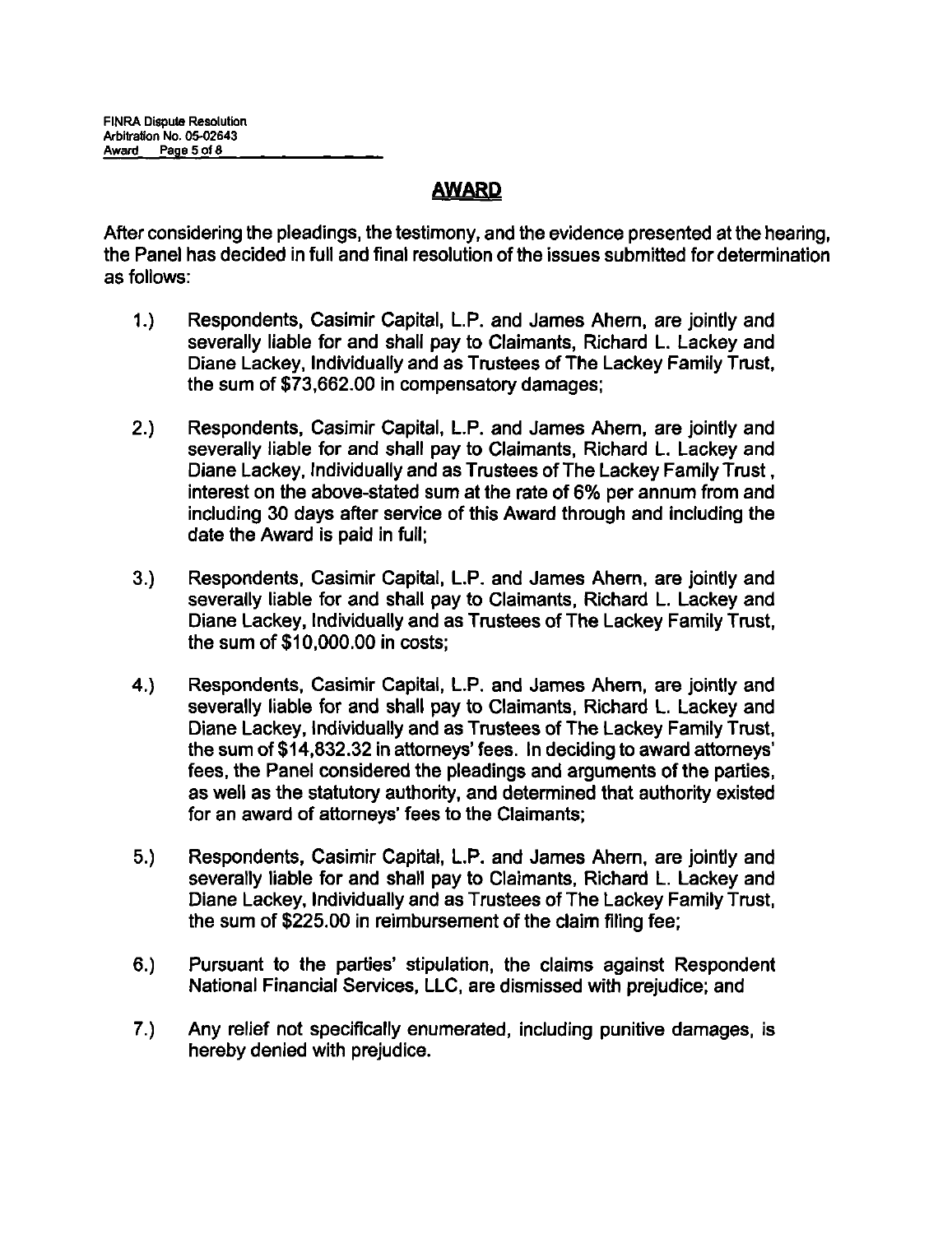## FEES

Pursuant to the Code, the following fees are assessed:

#### Filing Fees

FINRA Dispute Resolution will retain the non-refundable filing fee for each claim:

Initial Claim filing fee  $= $$  225.00

#### Member Fees

Member fees are assessed to each member firm that is a party in these proceedings or to the member firms that employed the associated person at the fime of the events giving rise to the dispute. In this matter, the member firms are National Financial Services, LLC and Casimir Capital, L.P.

| Member surcharge        | $=$ \$ 1,100.00 |
|-------------------------|-----------------|
| Pre-hearing process fee | $=$ \$ 750.00   |
| Hearing process fee     | $=$ \$ 1,700.00 |

#### Adjournment Fees

Adjournments granted during these proceedings:

|  |  |  | September 11-13, 2007, adjournment requested by Casimir and Ahren $= $$ 750.00 |  |  |
|--|--|--|--------------------------------------------------------------------------------|--|--|
|--|--|--|--------------------------------------------------------------------------------|--|--|

#### Forum Fees and Assessments

The Panel has assessed forum fees for each hearing session conducted or each decision rendered on a discovery-related motion on the papers or a contested motion for the issuance of a subpoena. A session is any meeting between the parties and the arbitrators, including a pre-hearing conference with the arbitrators, that lasts four (4) hours or less. Fees associated with these proceedings are:

| Two (2) Pre-hearing sessions with a single arbitrator x \$450.00 |                 |           |       | 900.00 |
|------------------------------------------------------------------|-----------------|-----------|-------|--------|
| Pre-hearing conferences: May 21, 2007                            |                 | 1 session |       |        |
|                                                                  | August 24, 2007 | 1 session |       |        |
| One (1) Pre-hearing session with Panel x \$750.00                |                 |           | $=$ S | 750.00 |
| Pre-hearing conference: December 18, 2006                        |                 | 1 session |       |        |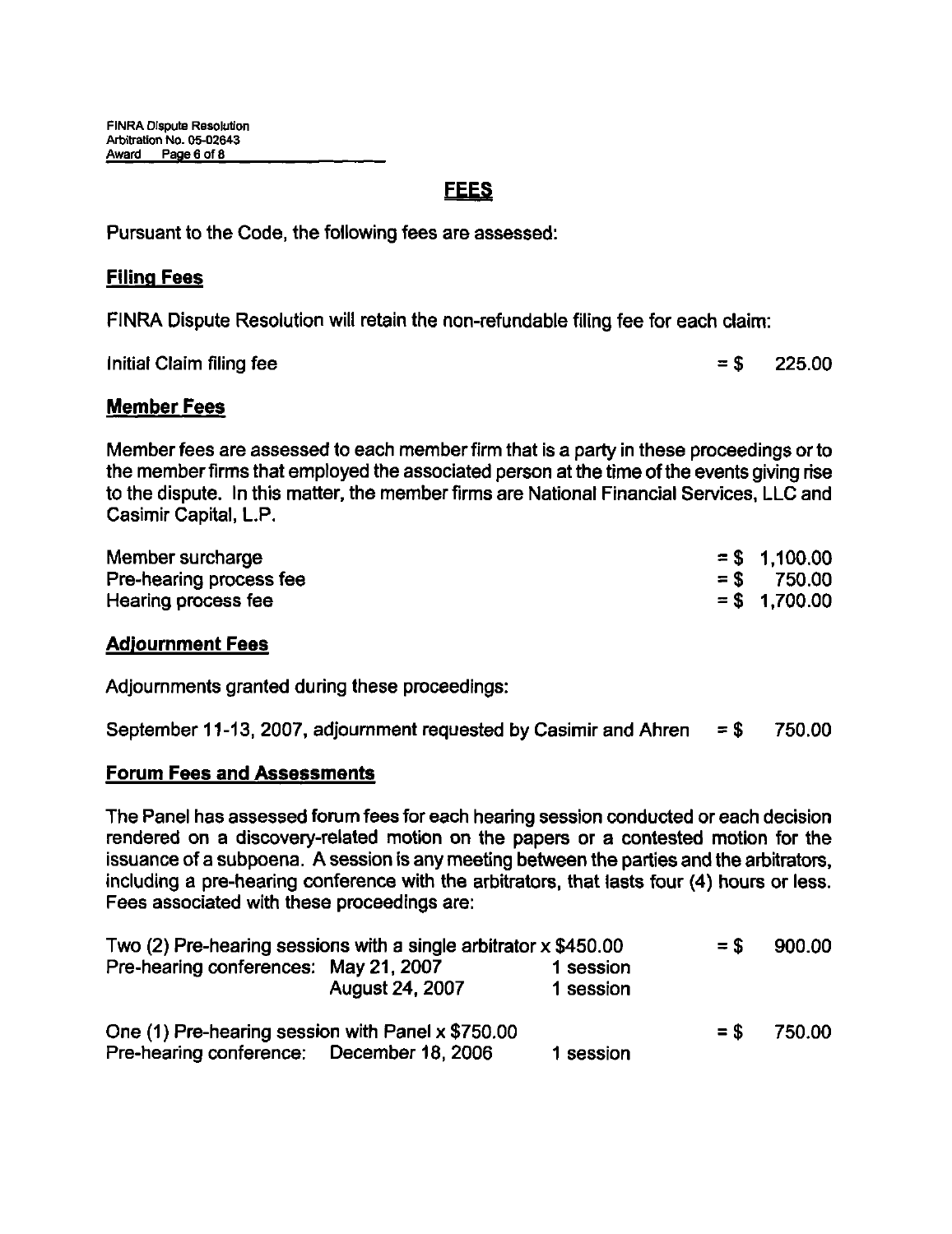| Five (5) Hearing sessions x \$750.00 |                                                |                          | $=$ \$ 3750.00 |
|--------------------------------------|------------------------------------------------|--------------------------|----------------|
| <b>Hearing Dates:</b>                | November 27, 2007<br>Nov <u>ember</u> 28, 2007 | 3 sessions<br>2 sessions |                |
|                                      |                                                |                          |                |

Total Forum Fees  $= $ 5,400.00$ 

The Panel has assessed \$5,400.00 of the forum fees joinfly and severally to Casimir Capital, L.P. and James Ahern.

#### **FEE SUMMARY**

Claimants, Richard L. Lackey and Diane Lackey, Individually and as Trustees of The Lackey Family Trust, are joinfly and severally liable for:

| Initial Filing Fee                                                                        | $=$ \$   | 225.00          |
|-------------------------------------------------------------------------------------------|----------|-----------------|
| <b>Total Fees</b>                                                                         | $=$ \$   | 225.00          |
| Less payments                                                                             | $=$ \$   | 975.00          |
| <b>Refund Paid to Claimants</b>                                                           | $=$ \$   | 750.00          |
| Respondent, National Financial Services, LLC, is liable for:                              |          |                 |
| <b>Member Fees</b>                                                                        |          | $=$ \$ 3,550.00 |
| <b>Total Fees</b>                                                                         | $=$ \$   | 3,550.00        |
| Less payments                                                                             |          | $=$ \$ 3,550.00 |
| <b>Balance Due FINRA Dispute Resolution</b>                                               | $=$ \$   | 0.00            |
| Respondent, Casimir Capital, L.P., is liable for:                                         |          |                 |
| <b>Member Fees</b>                                                                        | S<br>$=$ | 3,550.00        |
| Adjournment Fee                                                                           | $=$ \$   | 750.00          |
| <b>Total Fees</b>                                                                         | $=$ \$   | 4,300.00        |
| Less payments                                                                             | $= 5$    | 4,300.00        |
| <b>Balance Due FINRA Dispute Resolution</b>                                               | $=$ \$   | 0.00            |
| Respondents, Casimir Capital, L.P. and James Ahern, are jointly and severally liable for: |          |                 |
| <b>Forum Fees</b>                                                                         | $= $$    | 5,400.00        |
|                                                                                           | $=$ \$   |                 |
| <b>Total Fees</b>                                                                         |          | 5,400.00        |
| <u>Less payments</u>                                                                      | $= $$    | 0.00            |

All balances are payable to FINRA Dispute Resolution and are due upon receipt.

Balance Due FINRA Dispute Resolution = \$ 5,400.00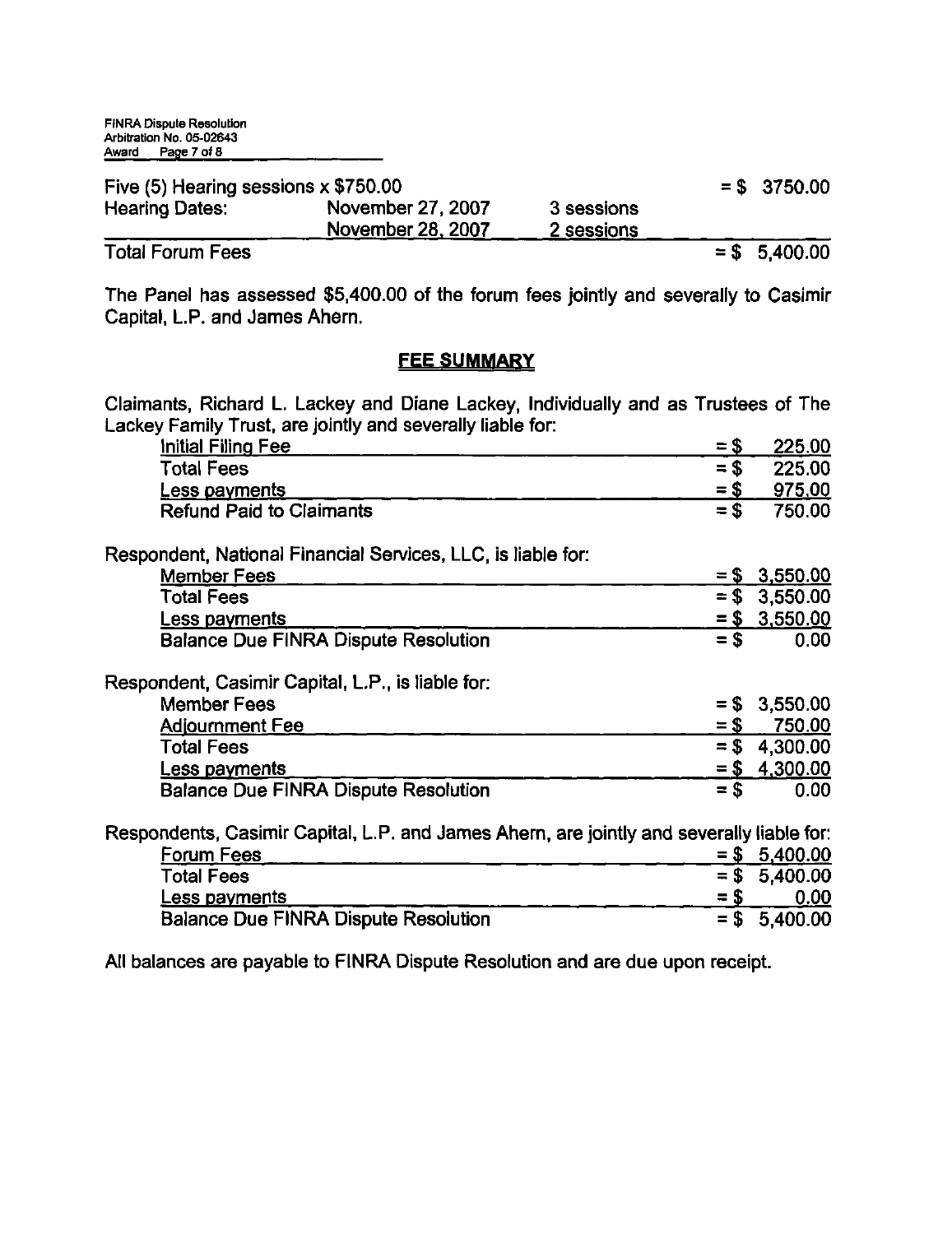John Courtade - Public Arbitrator, Presiding Chair Phillip Lee Scheldt, Ph.D - Public Arbitrator Preston Deaton Rigsby - Non-Public Arbitrator

Concurring Arbitrators' Signatures:

John Courtade Public Arbitrator, Presiding Chair Signature Date

Phillip Lee Scheldt, Ph.D Public Arbitrator

Signature Date

Preston Deaton Rigsby Non-Public Arbitrator

Signature Date

Date of Service (For FINRA office use only)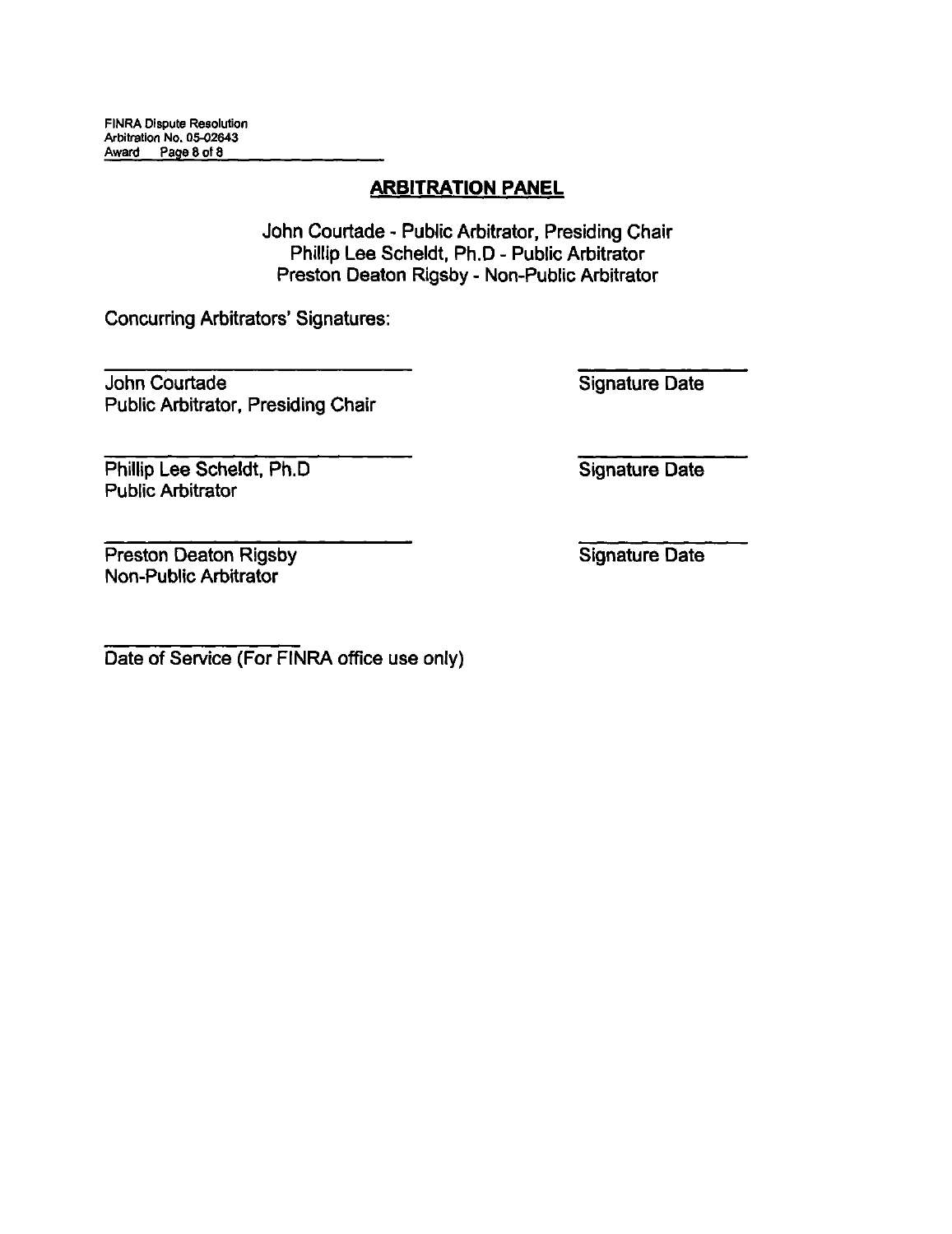John Courtade - Public Arbitrator, Presiding Chair Phillip Lee Scheldt, Ph.D - Public Arbitrator Preston Deaton Rigsby - Non-Public Arbitrator

Concurring Arbitrators' Signatures:

Jonn Courtade Public Arbitrator, Presiding Chair

7 Dac 2007

Phillip Lee Scheldt, Ph.D Public Arbitrator

Signature Date

Preston Deaton Rigsby Non-Public Arbitrator

of the *MA*<br>Service (For FINRA office use only)

Signature Date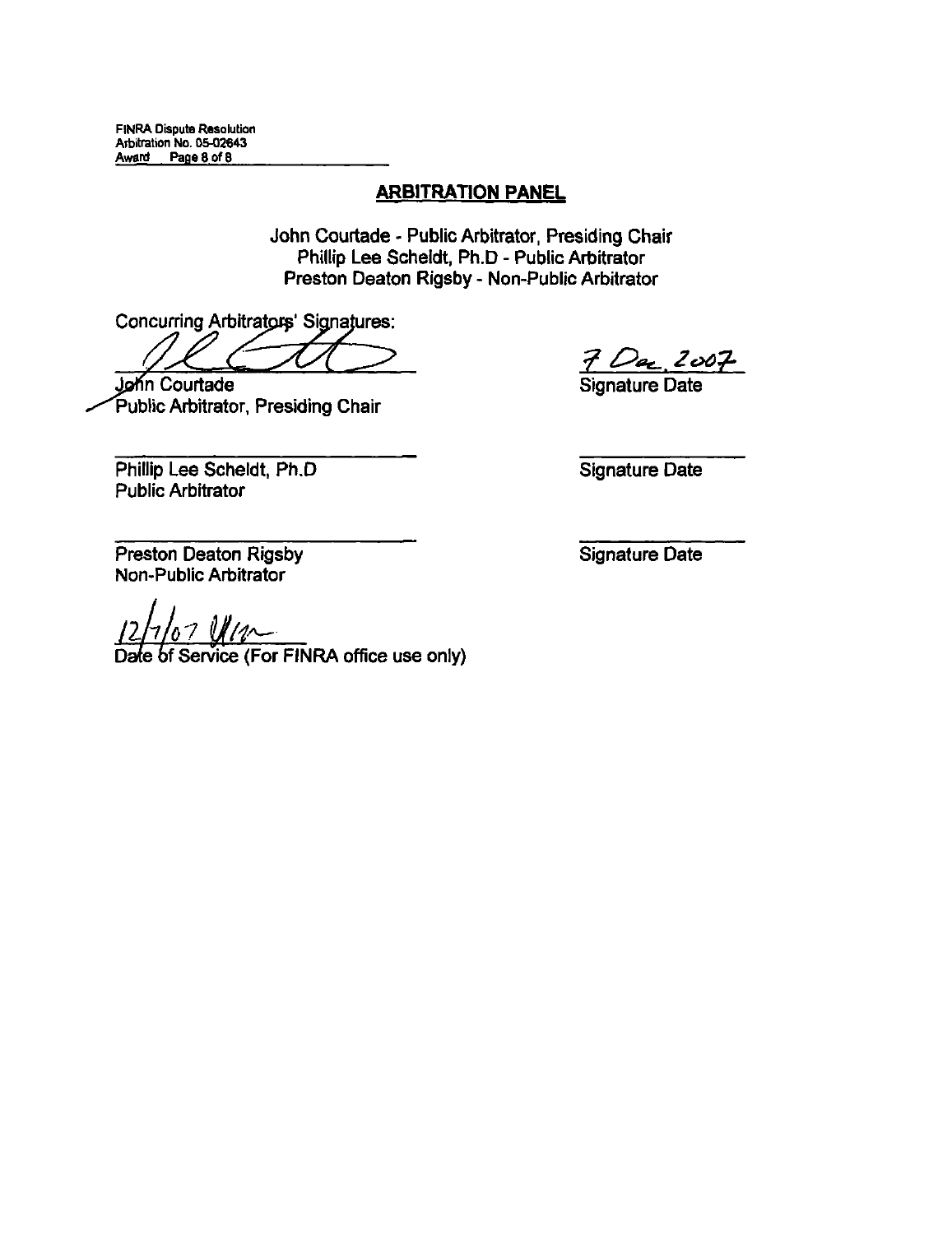John Courtade - Public Arbitrator, Presiding Chair Phillip Lee Scheldt, Ph.D - Public Arbitrator Preston Deaton Rigsby - Non-Public Arbitrator

Concurring Arbitrators' Signatures:

John Courtade Public Arbitrator, Presiding Chair

<sup>1</sup>itlij *4 hu*ldet

Phillip Lee Scheldt, Ph.D Public Arbitrator

Preston Deaton Rigsby Non-Public Arbitrator

Signature Date

 $\frac{C}{2}$   $\frac{C}{2}$   $\frac{C}{2}$   $\frac{C}{2}$   $\frac{C}{2}$   $\frac{C}{2}$  of Service (For FINRA office use only)

Signature Date

December 07, 2007 Signature Date